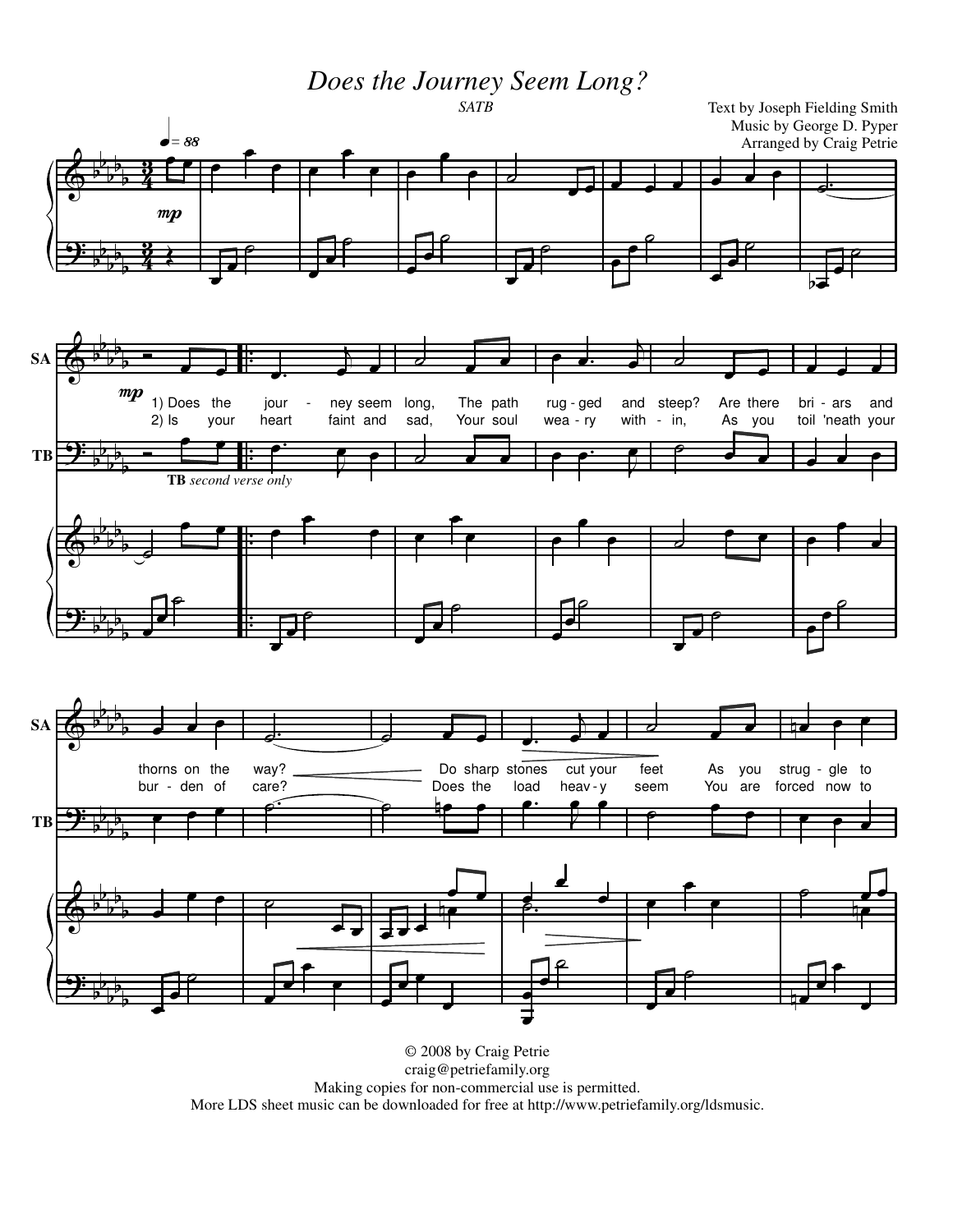![](_page_1_Figure_0.jpeg)

2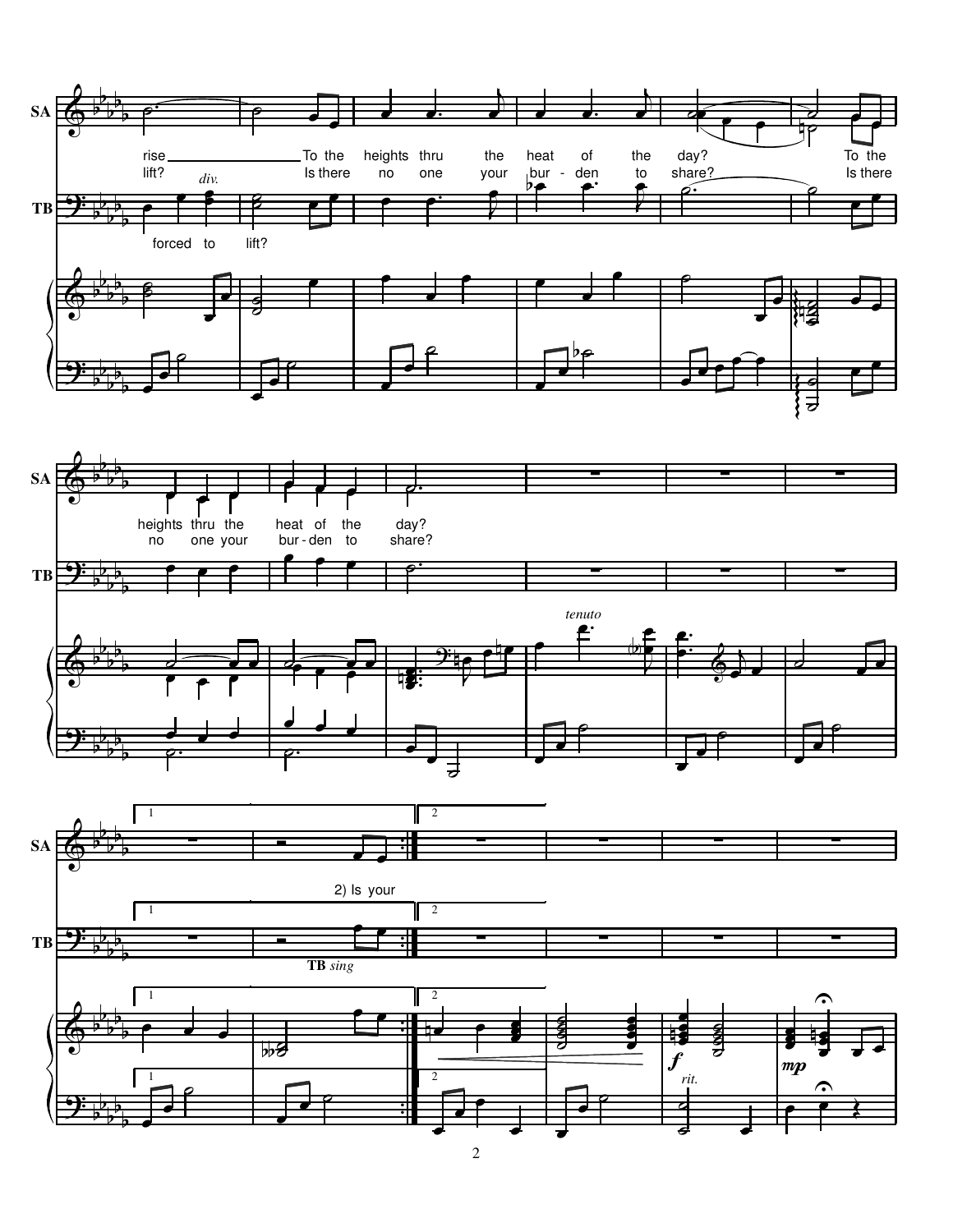![](_page_2_Figure_0.jpeg)

3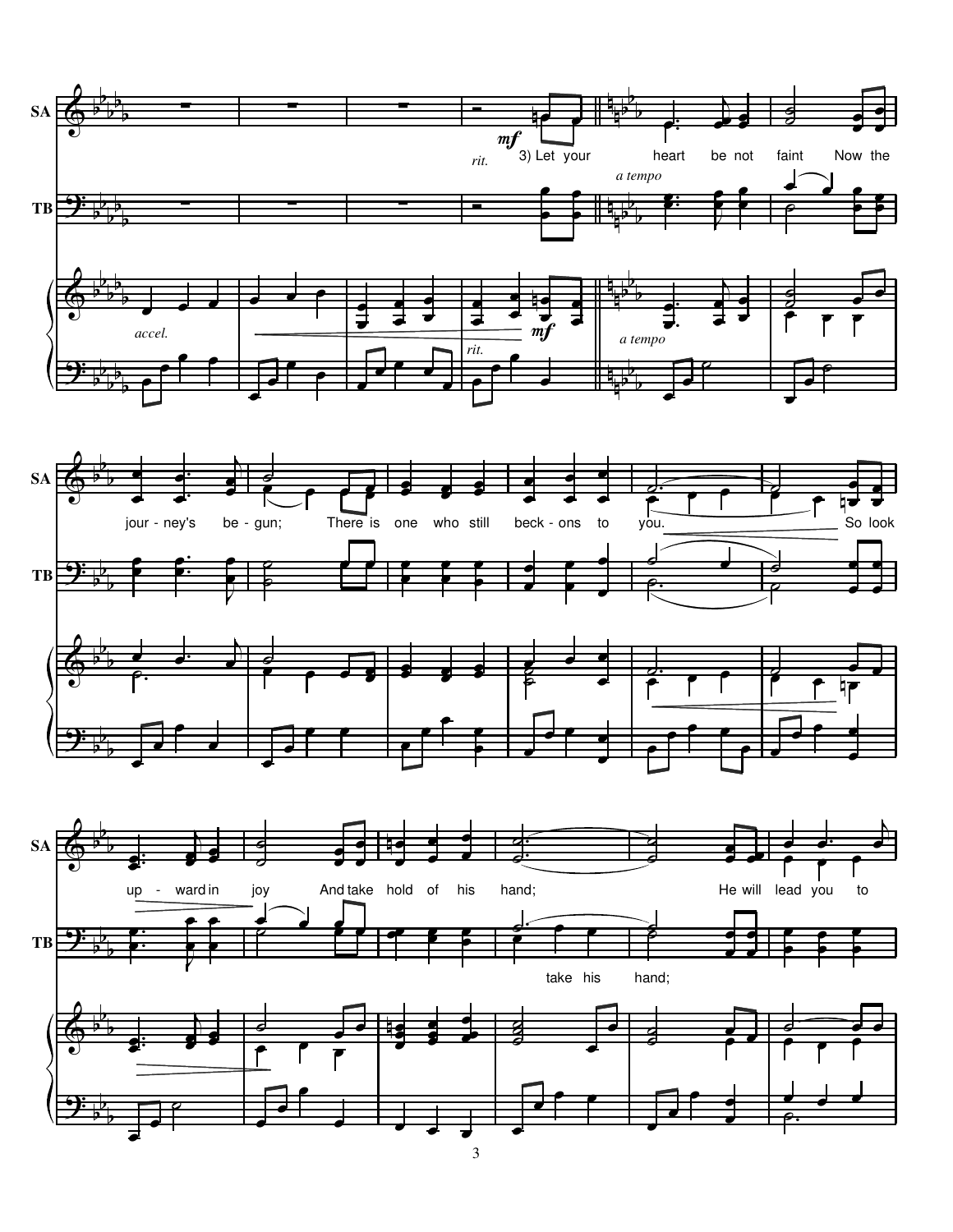![](_page_3_Figure_0.jpeg)